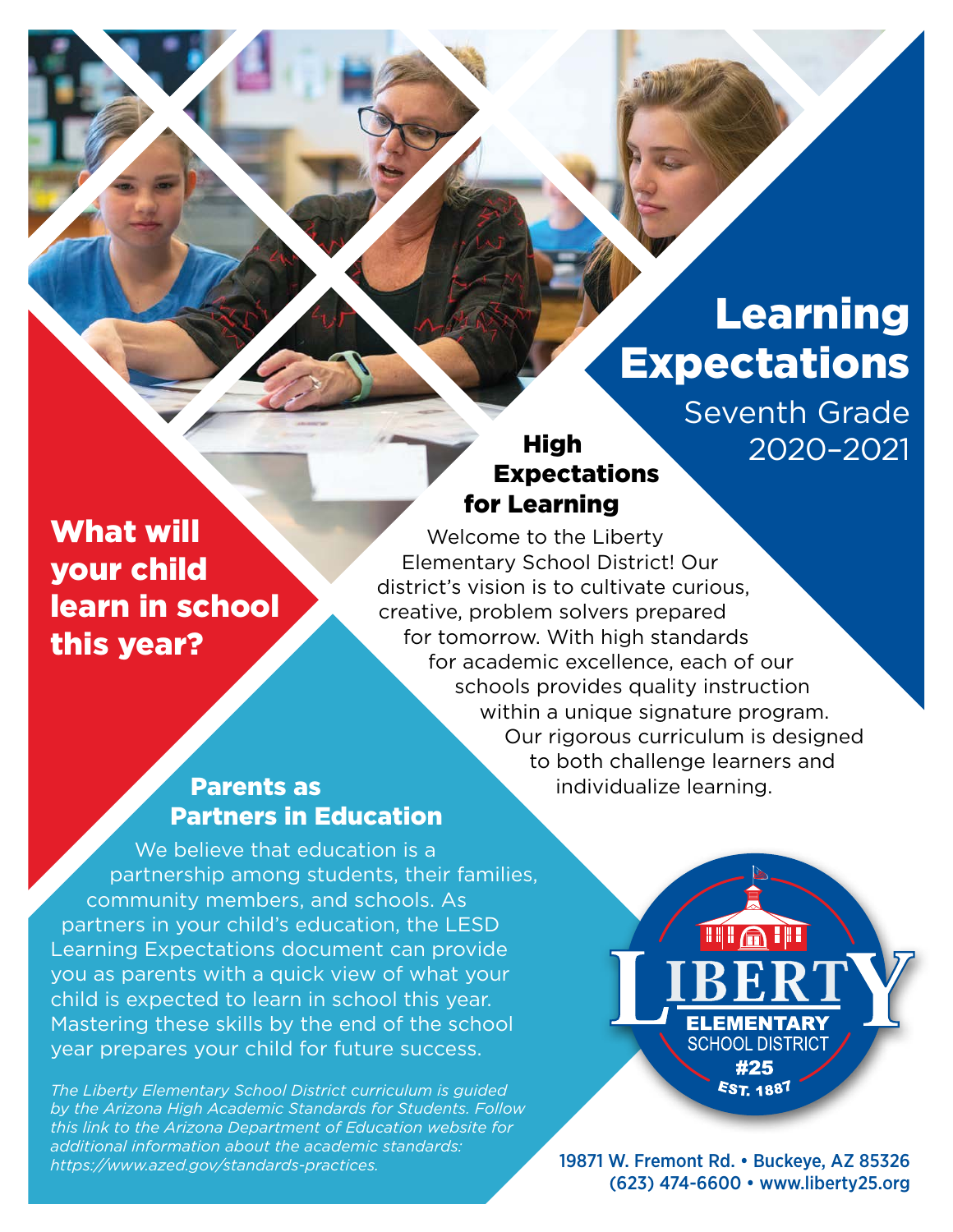

# ELA Seventh Grade Curriculum for Parents

*By the end of the year, students will be able to do the following as it relates to each topic…*

# **Reading**

- $\bullet$  Cite several pieces of textual evidence to support what the text says explicitly as well as inferences drawn from the text.
- Determine two or more themes or central ideas in a text and analyze their development over the course of the text.
- Analyze how an author develops and contrasts the points of view of different characters or narrators in a text.
- $\bullet$  Analyze how an author distinguishes his or her point of view from that of others.
- $\bullet$  Trace and evaluate the argument and specific claims in a text, assessing whether the reasoning is sound and the evidence is relevant and sufficient to support the claims.

# **Writing**

- $\bullet$  Write arguments to support claims with clear reasons and relevant evidence using credible sources.
- Write informative/explanatory texts to examine a topic, convey ideas and concepts, and analyze relevant content.
- $\bullet$  Conduct short research projects to answer a question, drawing on several sources.

#### Questions?

7

Please contact your child's teacher at any time with questions regarding the curriculum, and be sure to attend conferences with your child's teacher in both October and January.

# **Speaking & Listening**

- $\bullet$  Engage effectively in collaborative discussions about texts and issues.
- $\bullet$  Pose questions that elicit elaboration and respond to others' questions and comments with relevant observations and ideas.
- $\bullet$  Use presentations skills to effectively convey logical ideas, pertinent descriptions, facts, and details that support main ideas or themes (i.e., avoid plagiarism, quote and paraphrase from sources, follow standard format for citation).

#### **Vocabulary**

- Use a variety of strategies to determine or clarify the meaning of words and phrases (e.g., Greek or Latin affixes or roots, context clues, and reference materials).
- Acquire and use accurately grade-appropriate general academic and domain-specific words and phrases.

#### **Language**

 $\bullet$  Use knowledge of language and its conventions when writing, speaking, reading, or listening.